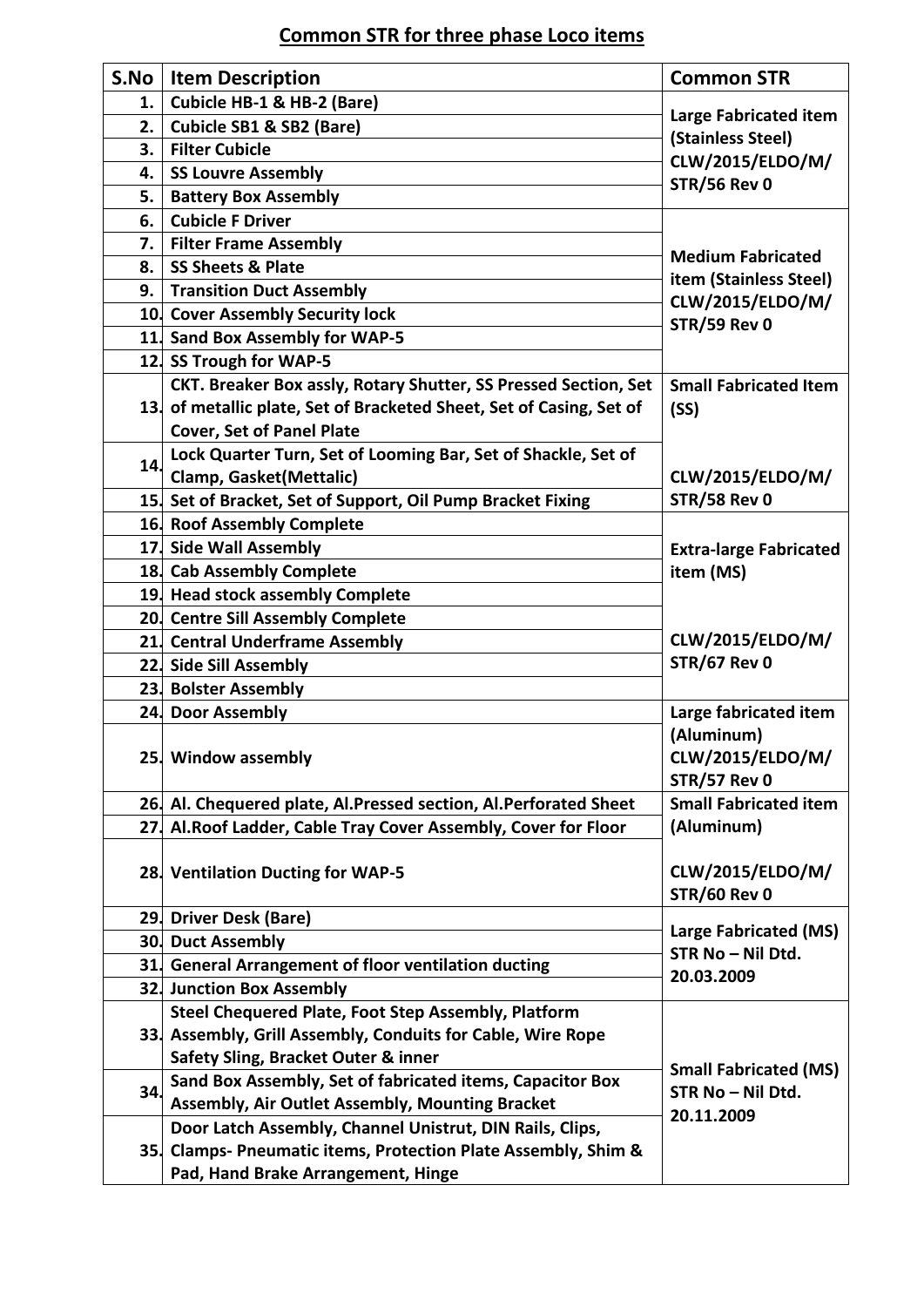|     | 36. Pantographs for Freight Locos (AC application)                                        | RDSO/2018/EL/STR/0                |
|-----|-------------------------------------------------------------------------------------------|-----------------------------------|
|     | 37. Pantograph for Passenger Locomotives. (AC application)                                | 049, Rev 1                        |
|     | 38 Resistor Harmonic Filter for WAG-9 /WAP-7                                              | CLW/2021/ELDO/STR                 |
|     | 39. Resistor Harmonic Filter for WAP-5                                                    | /0006, Rev 0                      |
|     | 40. 6531 kVA main transformer                                                             | CLW/C-                            |
|     | 41. 7775 kVA main transformer                                                             | D&D/STR/001, Rev 0                |
|     | 42. 7475 kVA main transformer                                                             |                                   |
|     | 43. Motor for Machine RoomBlower                                                          |                                   |
|     | 44. Motor for ScavangeBlower (MR)                                                         |                                   |
|     | 45. Motor for Traction MotorBlower                                                        |                                   |
|     | 46. Motor for ScavangeBlower to TM / Oilcooling                                           | RDSO/2018/EL/STR/0                |
|     | 47 25KW Motor for oil cooling unit for Three Phase Locomotive                             | 048, Rev 0                        |
|     | 48 30kW Motor for oil cooling unit for Three Phase Locomotive                             |                                   |
| 49. | 30KW Motor for oil cooling unit (Centrifugal Design) for Three<br><b>Phase Locomotive</b> |                                   |
|     | 50. Blower for Machine Room                                                               |                                   |
|     | 51. Blower Scavange for Machine Room                                                      | CLW/2021/ELDO/STR                 |
|     | 52. Blower for Traction Motor                                                             | /0112, Rev 0                      |
|     | 53. Blower Scavange for Traction Motor and Oil Cooler                                     |                                   |
|     | Time Relay for VCB With Aux. Contacts Consisting of (i)                                   |                                   |
|     | Contactor / Relay (1No.) (ii) Time Delay Module (1 No.),                                  |                                   |
| 54. | <b>Contactor Power Supply to Cab with its Accessories (Contactor</b>                      |                                   |
|     | Type-5)                                                                                   | CLW/2021/ELDO/STR<br>/0101, Rev 0 |
|     | Time Relay for Machine Room Blower Consisting of (i)                                      |                                   |
| 55. | Contactor / Relay                                                                         |                                   |
|     | (ii) Time Delay Module for VCU Reset in SB-1, Contactor/Relay                             |                                   |
|     | for VCU Reset in SB-1                                                                     |                                   |
|     | 56. Relay for Control Electronics ON/OFF                                                  |                                   |
|     | 57 Capacitor for Harmonic Filter                                                          |                                   |
|     | 58 Start Up Capacitor for Machine Room Blower (47µF)                                      | CLW/2021/ELDO/STR                 |
| 59. | Running Capacitor for MR Blower and Capacitor to Scavenge                                 | /108, Rev 0                       |
|     | Blower MR (22 µF)                                                                         |                                   |
|     | 60 Capacitor for BUR input Snubber                                                        |                                   |
|     | 61. Contactor Main Compressor with Snubber Circuit                                        | CLW/2021/ELDO/STR                 |
|     | 62 Contactor Auxiliaries in HB-1 & 2                                                      |                                   |
|     | 63. Contactor Type - 4 & Type - 6                                                         | /103, Rev 0                       |
| 64. | Auxiliary Contactor For VCB/Pantograph In SB1 & SB2                                       |                                   |
|     | 65. Ckt. Breakers with/ Without Auxiliary Contacts                                        | CLW/2021/ELDO/STR                 |
|     | 66 Circuit Breaker Battery & SB1 & SB2                                                    | /104, Rev 0                       |
|     | 67 Rotary switch for cab heater                                                           | CLW/2021/ELDO/STR<br>/0090, Rev 0 |
| 68. | Rotary Switch Configuration, Rotary Switch Bogie Cut-out in                               |                                   |
|     | SB-1 and Rotary Switch Failure Mode Operation                                             |                                   |
|     | 69. Voltmeter Battery                                                                     | <b>Common single page</b>         |
|     | 70. Catenary Voltmeter                                                                    | approved STR                      |
| 71. | <b>Tractive/Braking Effort Meter</b>                                                      |                                   |
|     | 72. Pantograph Insulator                                                                  | <b>Common single page</b>         |
|     | 73. Roofline Insulator                                                                    | approved STR                      |
|     | <b>Small Fabrication &amp; machined items for 3 Phase</b>                                 |                                   |
|     | locomotives                                                                               |                                   |